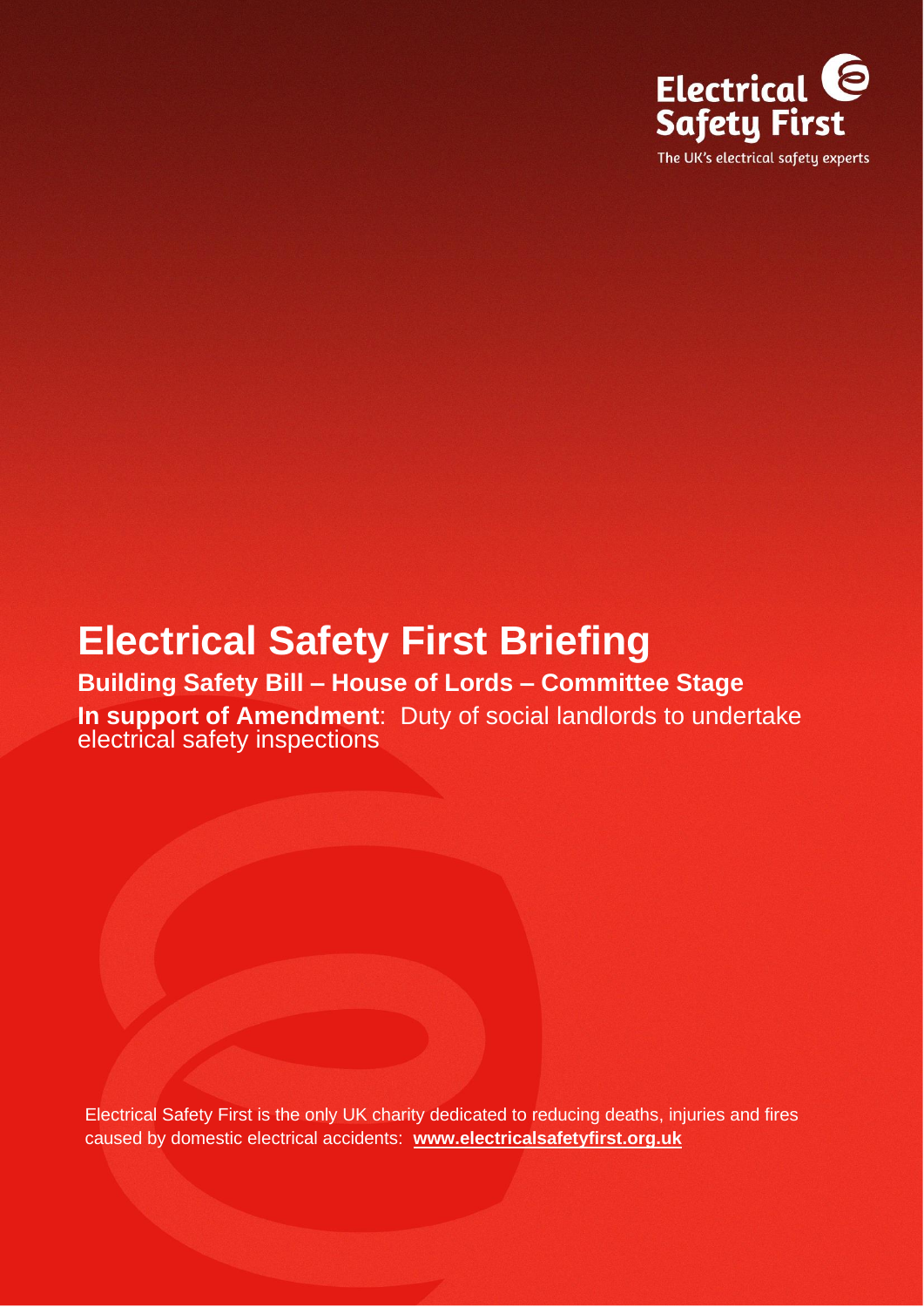



## **Building Safety Bill – House of Lords Committee Stage**

**Amendment to improve electrical safety in High Rise Social Housing**

#### **Background**

- Electrical Safety First is the charity committed to reducing the number of deaths, injuries and accidents caused by electricity.
- We fully support the new clause tabled by Lord Foster of Bath which aims to improve the safety of High-Rise Residential Buildings (HRRBs) by requiring all social landlords to undertake an Electrical Installation Condition Report (EICR) for their properties. This is legally required for privately rented homes in HRRBs but does not apply to social housing.

#### **Why this is needed**

• Home Office fire data shows that the number of fires in HRRBs with 10 or more flats has risen consistently year-on-year<sup>i</sup>.

| Year    | <b>Number of Fires</b> |
|---------|------------------------|
| 2016/17 | 301                    |
| 2017/18 | 309                    |
| 2018/19 | 355                    |

- 53% (the majority) of all accidental house fires are caused by electricity<sup>ii</sup>.
- **There is support from the sector.** Electrical Safety First undertook a consultation of social landlords which showed overwhelming support - **98% of social housing providers** who responded supported mandatory five-yearly electrical safety inspections<sup>iii</sup>. Respondents included some of England's largest social housing providers.
- **It would ensure safety parity for all renters.** It cannot be right that in a mixed tenure block, a private renter will have electrical checks carried out by law, whilst the social tenant living next door will not. A fire in a tower block does not check the tenancy status of those it threatens.

### **The Government's Position**

- In its Social Housing Charter, the Government said unequivocally that 'safety measures in the social sector should be **in line with the legal protections afforded to private sector tenants.** Responses to the social housing Green Paper showed overwhelming support for consistency in safety measures across social and private rented housing.<sup>'iv</sup>
- Regarding this Bill, Lord Greenhalgh said at Second Reading 'The Bill is unapologetically ambitious, creating a world-class building safety regulatory regime that holds **all to the same high standard.'**<sup>v</sup>

#### **The deficiency of existing legislation**

• Social landlords are already required to keep electrical installations in repair due to their